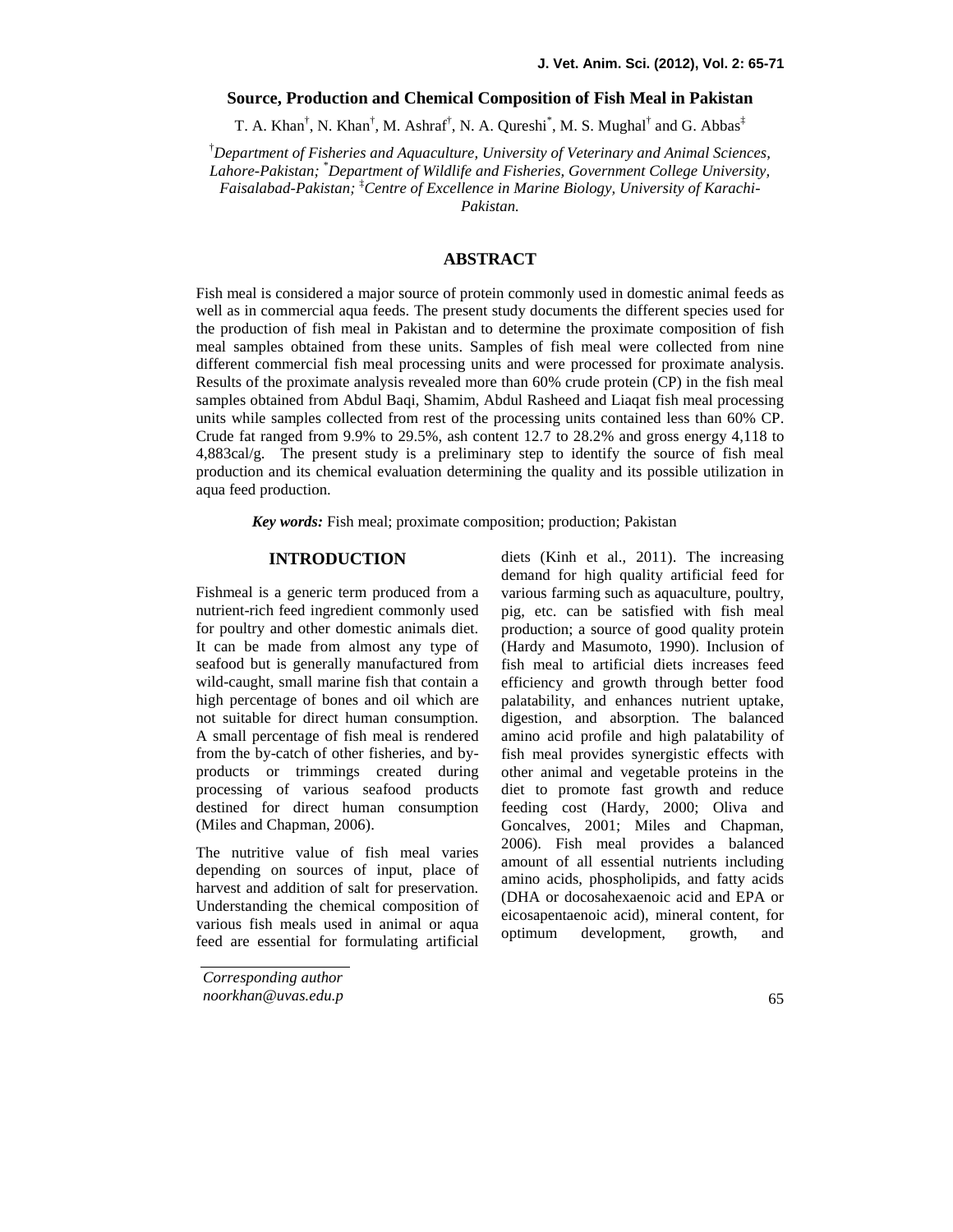reproduction, especially of larvae and brood stock (Zaldivar, 2002). The incorporation of fish meal in artificial feed imparts a natural characteristic to the final product (Miles and Chapman, 2006).

More cost and limited availability of fish meal has affected the overall feeding and production costs in aquaculture industry. Protein is the most expensive source mainly comes from fish meal, accounting for more than 50% total feed cost in intensive aquaculture (Thompson et al., 2005). Fish meal and fish oil are known as the principal ingredients in feeds of commercially important species of farmed fish and shrimp. Fish oil is also used as a supplementary source which increases the energy value and essential fatty acid profiles in aqua feed (Aberoumand, 2010). In semi-intensive aquaculture system, feed and fertilizers account for about 40 to 60% of the total operational cost but feed accounts for 60 to 80 % and fish meal makes up a substantial part of the total cost (FAO, 2007).

A variety of fish meal commercially available worldwide, mostly depends on temperature, processing technique and fish species that are differed from country to country (Hardy, 1990). Global fish meal production averages between 6.5 mmt per year, out of which 23% is being utilized in The product against feeds (Hardy 2000) According to mechanical aqua feeds (Hardy, 2000). According to Miles and Chapman (2006), the top fish meal producing countries and fish species used for fish meal are Peru (Anchovy), Chile (Anchovy and Horse mackerel), China (Various species), Thailand (Various species), U.S.A. (Menhaden, Pollock) European Union (Various species) Iceland and Norway (Capelin, Herrings, Blue whiting), Denmark (Pout, Sandeel, Sprat), Japan (Sardine/Pilchard) and South Africa (Pilchard). One third of the world fish harvest that is not used for direct human consumption is converted into fish meal or fish oil. According to recent estimates worldwide about 25% of fish meal comes

from the usage of waste from the fish processing sectors. Regarding consumption of fish meal, about 3.06 million tonnes of fish meal is consumed by aquaculture sector (Tacon, 2007). Another 5 to 6 million tones of low-value/trash fish are used as direct feed in aquaculture worldwide (Tacon et al., 2006).

In South Asia, fish meal is usually prepared from low quality trash fish that contains low nutritive value and high ash contents (Giri, 2010). All this is due to the use of the low quality fishes and processing techniques in the preparation of fish meal. Studies regarding fish meal production, species used and its quality are not available in Pakistan. Therefore, the present study is planned to investigate the source, production and chemical composition of commercial fish meal production in Pakistan.

# **MATERIALS AND METHODS**

## **The study area**

Fish meal samples were collected directly from fish meal processing units at Korangi and Ibrahim Haidery, Karachi, Pakistan. Detailed information regarding raw/trash fish and material used in fishmeal processing were gathered using a proforma (Table 1). The production processes of traditional and plants were as follows. Traditional units in Pakistan commonly process the fish meal either by dry or wet processing. Major steps recorded in dry processing were fish collection followed by sun drying, cooking, again sun drying, grinding and finally packing. On the other hand, major steps involved in wet processing were; fish collection followed by cooking, sun drying, grinding and finally packing. Mechanized fishmeal processing was observed with different steps such as pitting of fresh fish followed by cooking under pressure, drying, grinding, weighing and packing.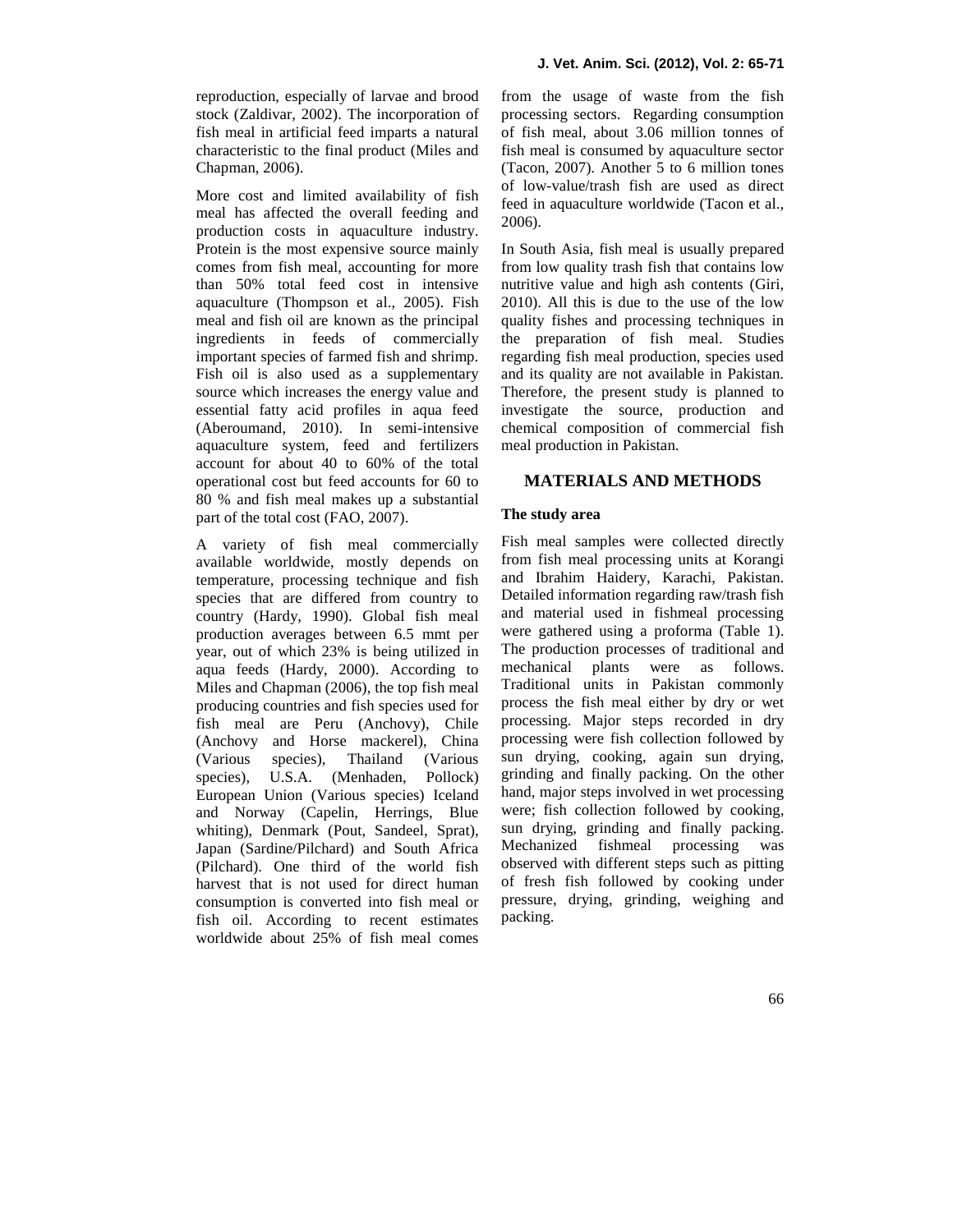#### **Proximate analysis**

The collected fish meal samples from different processing plants were brought to the Department of Fisheries and Aquaculture, University of Veterinary and Animal Sciences, Pattoki, Pakistan and analyzed for proximate composition (AOAC, 2006). Briefly, dry matter was determined by oven drying for 24 hours and ash contents by burning 1.0 g sample in muffle furnace at 600 °C overnight. Ether extract by Soxtherm apparatus using diethyl ether as a solvent. Crude protein (%) was determined by microkjeldhal apparatus using copper sulphate and magnesium sulphate digestion mixture. Gross energy was determined by a bomb calorimeter using benzoic acid as standard.

# **RESULTS AND DISCUSSION**

The most common fish species used for fish meal production in Pakistan are shown in Table 2.The chemical analysis of fish meal samples revealed that average gross energy, fat, dry matter, crude protein, fiber and ash contents were 4,417 cal/g, 21.88%, 91.03%, 55.79%, 7.26% and 20.75%, respectively. The range of the value of gross energy, fat, dry matter contents, protein, fiber contents, ash, and phosphorous varied from 4,118 to 4,883 cal/g, 9.9 to 29.52%, 88.43 to 93.29%, 37.49 to 66.57%, 2.23 to 12.67%, 12.74 to 28.22% and 0.1 to 1.0%, respectively (Table 3). Aberoumand (2010) reported that chemical composition and quality of fish meal are determined by various factors including raw material, freshness and drying methods of fish. He worked on Blue whiting, herring and capelin meals and categorized the samples on the basis of freshness of the raw fish and processing techniques into three grades that were low temperature (LT), Norsea Mink (NSM) and standard. Aberoumand also suggested that the usage of fresh raw materials, low temperature and low retention time (during drying) for fish meal processing retains quality to a greater extent which is useful in the fish feed industry. Khatoon et al. (2006) investigated fish meal availibility for poultry rations in Pakistan and reported variation among 184 samples of fish meal for their proximate nutrient composition, pepsin, digestibility, salt, acid insoluble ash and chromium. An inverse relationship was observed between fat, ash, pepsin digestibility, chromium and crude protein contents of the fish meal. Kinh et al. (2011) studied the chemical composition of the various fishes used for fish meal production in Vietnam and found that nutritive value of various fish samples varied greatly from less than 30% up to more than 65% crude protein. There was an inverse relationship between crude protein and total ash content of samples. Amino acid concentration was directly proportional to crude protein content, but this relation was not consistent among samples. Ariyawansa (2000) studied raw material freshness and drying methods to determine various factors of fish meal quality. The results revealed that the usage of fresh raw materials, low temperature and low retention time (during drying) for fish meal processing retains functional properties to a greater extent which is useful in the fish feed industry. Junichi et al. (1991) studied the quality and chemical aspect of fishmeal and fish oil of five different kind of fish meal produced from Sadinops, saga, Engeraulis, ringens, trachurus, murphy, Ethmidium maxulatum, srapt of meruccius. In most of the meal except Merluccius meal the component of non-protein was 6 to12%. The percentage of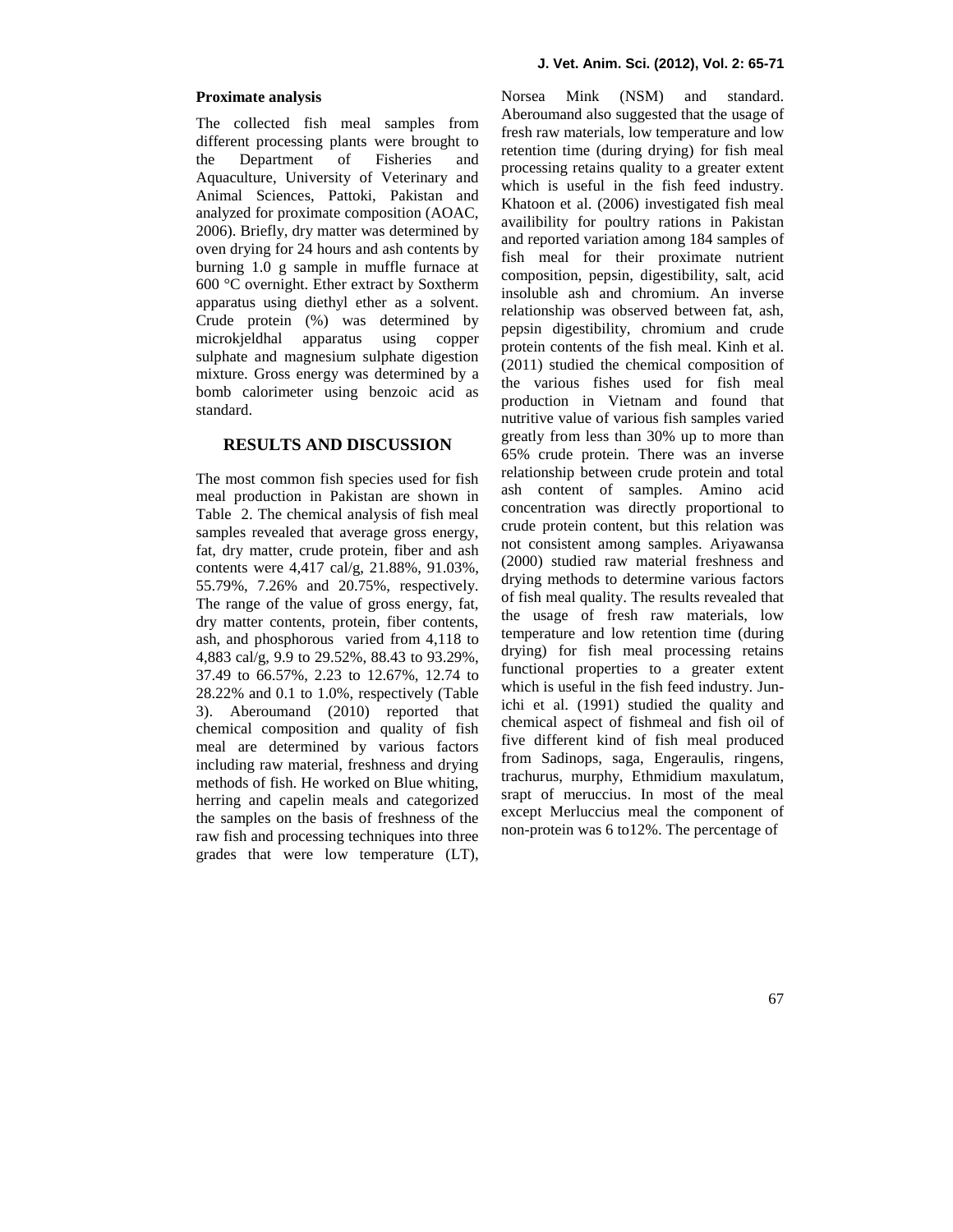| <b>Unit Name</b>     | Species used                            | Production<br>(Tonnes/<br>month) | Distri-bution | Processing<br>Techniques<br>Traditional/<br>Mechanical |
|----------------------|-----------------------------------------|----------------------------------|---------------|--------------------------------------------------------|
| Mateen               | Mushka, Chaku, Anchovies,               | 100-200                          | Local         | <b>Traditional (Dry</b>                                |
|                      | Mullets (Boi), Schinids                 |                                  |               | Processing)                                            |
| Liaquat              |                                         | 150-200                          | Local         | <b>Traditional (Dry</b>                                |
|                      |                                         |                                  |               | Processing)                                            |
| Gulam                |                                         | 300-500                          | Local         | <b>Traditional (Dry</b>                                |
| Husain               |                                         |                                  |               | Processing)                                            |
| Abdul Baqi           |                                         | 300-500                          | Local         | <b>Traditional (Wet</b>                                |
|                      |                                         |                                  |               | Processing)                                            |
| Hameed               | Liver, Doma, Chaku, Kasa(Small          | 100-150                          | Local         | <b>Traditional</b> (Dry                                |
|                      | Fishes)                                 |                                  |               | or Wet                                                 |
|                      |                                         |                                  |               | Processing)                                            |
| Shameem              | Doma, Kichaka, Chaku, Karroy,           | 30 tonnes at                     | Export        | Mechanical                                             |
|                      | Paddan, Mithu, Khansa, Looer,<br>Kolgar | one time                         | Germany       |                                                        |
| Abdul Rashid         |                                         | 100-300                          | Local         | Traditional                                            |
|                      |                                         |                                  |               | (Dry/Wet                                               |
|                      |                                         |                                  |               | processed)                                             |
| Kampa                |                                         | 100 metric                       | Export        | Traditional (Wet                                       |
| <b>Industry Unit</b> |                                         | tonnes in 24                     |               | processes)                                             |
|                      |                                         | hours                            |               |                                                        |
| Kampa                |                                         | 300-500                          | Local         | Traditional                                            |
| <b>Industry Unit</b> |                                         |                                  |               | Dry/Wet                                                |
| 2                    |                                         |                                  |               | Processed                                              |

**Table 1** Performa used for fish meal information/data collection

**Table 2** Juvenile finfish species found in trash fish being used in fishmeal preparation

| Common Name           | Scientific Name           | Common Name         | Scientific Name        |
|-----------------------|---------------------------|---------------------|------------------------|
| <b>Silver Pomfret</b> | Pampus argenteus          | Hilsa               | Tenualosa illisha      |
| Elongated sole        | Solea elongate            | <b>Sting Rays</b>   | Himantura uarnak       |
| Silver Sillago        | Sillago sihama            | Indian Threadfin    | Polynemus indicus      |
| Mullet                | Liza subviridis           | Cobia               | Rachycentron canadum   |
| Mullet                | Liza carinata             | <b>Indian Scads</b> | Decapterus russellii   |
| Long-rayed Silver     | Gerres filamentosus       | Indian Mackerels    | Rastrelliger kanagurta |
| Black Sea bream       | Acanthopagrus berda       | Oil Sardine         | Sardinella longiceps   |
| Sea Perch             | Lates calcarifer          | Croaker             | Otolithus ruber        |
| Grunter               | Pomadasys kaakan          | Jaw fish            | Johnius goma           |
| Mangrove Red snapper  | Lutjanus argentimaculatus | <b>Grunts</b>       | Pomadasys hasta        |
| Sardine               | Dussumieria acuta         | Catfish             | Arius maculates        |
| Herring               | Chirocentrus dorab        | Elasmobranches      | Sharks, Rays, Skates   |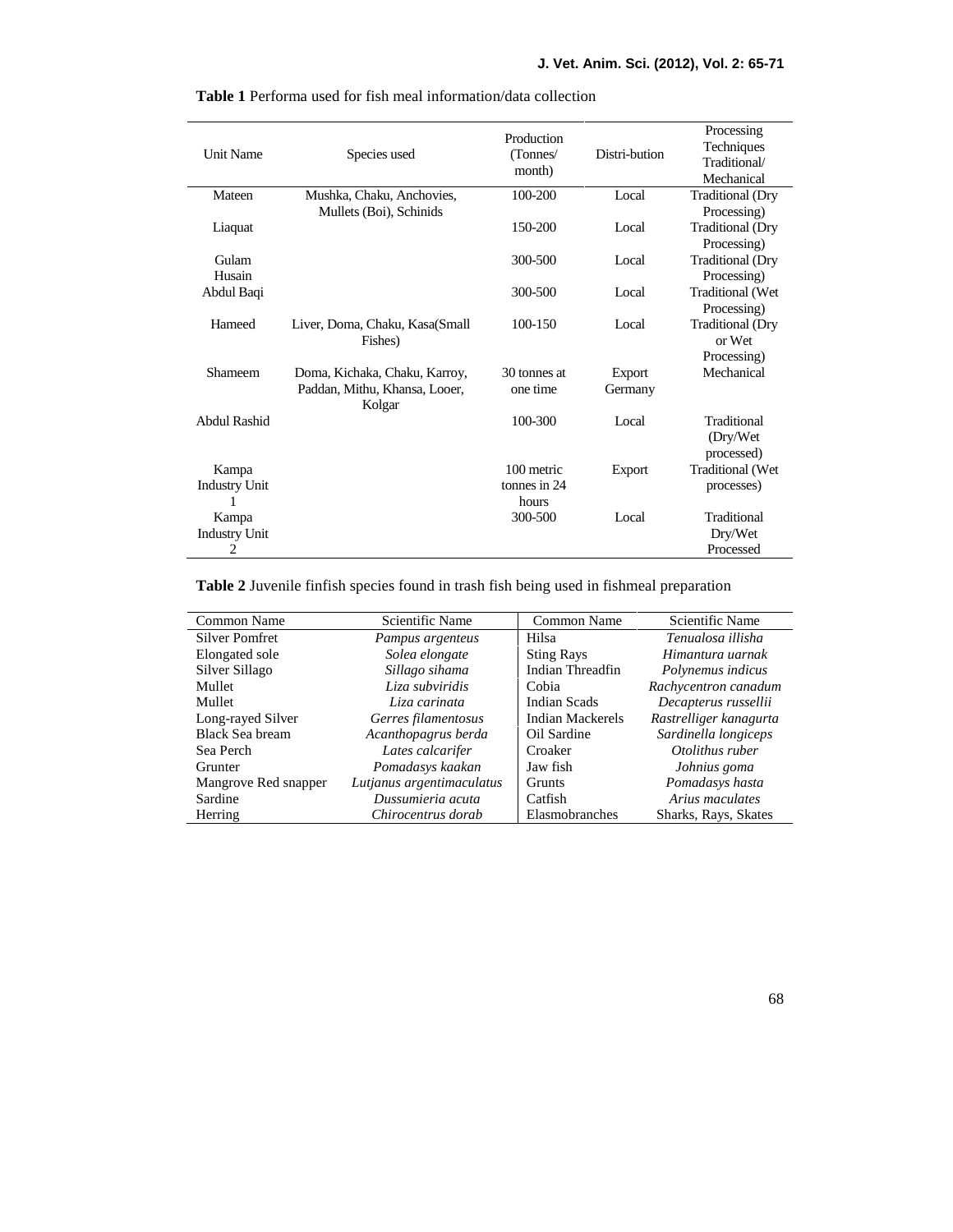| Source           | Type of                                    | Dry               | Protein | Fat   | Gross                      | Ash   | Fiber | Phosphorus |
|------------------|--------------------------------------------|-------------------|---------|-------|----------------------------|-------|-------|------------|
|                  | Processing                                 | Matter<br>$(\% )$ | (% )    | (% )  | energy<br>$\text{(cal/g)}$ | (% )  | (% )  | (% )       |
| Hameed           | Traditional<br>dry                         | 91.41             | 58.85   | 29.22 | 4405                       | 21.26 | 11.60 | 1.95       |
| Abdul<br>Rasheed | Traditional<br>dry                         | 88.43             | 60.35   | 17.89 | 4043                       | 20.71 | 7.26  | $-0.27$    |
| Abdul            | Cooked                                     | 89.03             | 60.26   | 27.23 | 43.25                      | 17.25 | 11.27 | 0.88       |
| Baqi             | Wet<br>Processed                           | 89.65             | 66.57   | 12.21 | 4130                       | 13.63 | 3.67  | 0.52       |
| Shameem          | Mechanical<br>dry                          | 90.55             | 61.78   | 14.84 | 4118                       | 22.42 | 2.88  | 0.65       |
| Liaquat          | Traditional<br>dry                         | 93.12             | 65.49   | 16.51 | 4212                       | 17.65 | 6.24  | 0.44       |
| Ghulam<br>Husain | Traditional<br>dry<br>Balochistan<br>coast | 93.29             | 55.59   | 29.52 | 4271                       | 21.23 | 12.67 | 1.30       |
|                  | Mixed                                      | 92.20             | 53.53   | 25.98 | 4776                       | 19.32 | 8.73  | $-0.21$    |
|                  | Sindh Coast                                | 94.33             | 37.49   | 18.30 | 4217                       | 26.80 | 0.12  | $-1.82$    |
| Kampa<br>Unit 1  | Traditional<br>wet                         | 89.01             | 53.38   | 22.50 | 4529                       | 12.74 | 9.77  | $-1.02$    |
| Kampa<br>Unit 2  | Traditional<br>dry/wet                     | 88.70             | 55.06   | 22.50 | 4613                       | 21.23 | 5.94  | $-0.44$    |
|                  | Fish Dry                                   | 90.09             | 57.48   | 20.59 | 4320                       | 20.37 | 6.86  | $-0.48$    |
|                  | Viscera<br>mixed                           | 92.99             | 50.71   | 16.29 | 4345                       | 26.28 | 5.12  | 0.21       |
| Mateen           | Traditional<br>Sample1                     | 92.13             | 49.73   | 9.90  | 4012                       | 28.23 | 2.32  | $-0.83$    |
|                  | Sample 2                                   | 88.88             | 58.19   | 28.70 | 4519                       | 15.88 | 10.21 | 1.85       |
|                  | Sample 3                                   | 89.89             | 53.11   | 29.45 | 4432                       | 19.77 | 8.55  | 1.56       |
|                  | Sample 4                                   | 90.14             | 57.90   | 22.94 | 4883                       | 20.43 | 7.43  | $-0.10$    |
|                  | Sample 5                                   | 94.25             | 49.76   | 26.84 | 4632                       | 26.20 | 10.26 | 0.07       |
|                  | Sample 6                                   | 91.41             | 54.88   | 21.38 | 4510                       | 22.87 | 7.16  | 1.00       |

**Table 3** Proximate composition of fish meal samples collected from different plants

crude fat was 6-11%. Crude protein content in factory ship meal was highest and was 72%. There was no appreciable difference observed in analytical values account for the difference in drying method of fish meal processing. Moghaddam et al. (2007) studied the chemical composition, mineral contents and protein quality of Iranian Kilka fish meal, 6 samples of Kilka fish meal were provided from three commercial rendering plants. The results of proximate analysis showed that the PER and NPR values for the Kilka fish meal samples were lower ( $p <$  0.05) than that of Peruvian fish meal and Chilian fish meal.

In conclusion, the fish meal processing in Pakistan is mostly based on traditional methodology (sun drying) where low quality boney trash fish species are used which contain an average 50-55% crude protein, 20% fat and 15-20% ash contents and are comparable to Vietnam, Iran and India that also use low quality fish and traditional methods of sun drying. The results of proximate composition are poor with respect to Chilean and Peru fish meal that contains higher crude protein and using high quality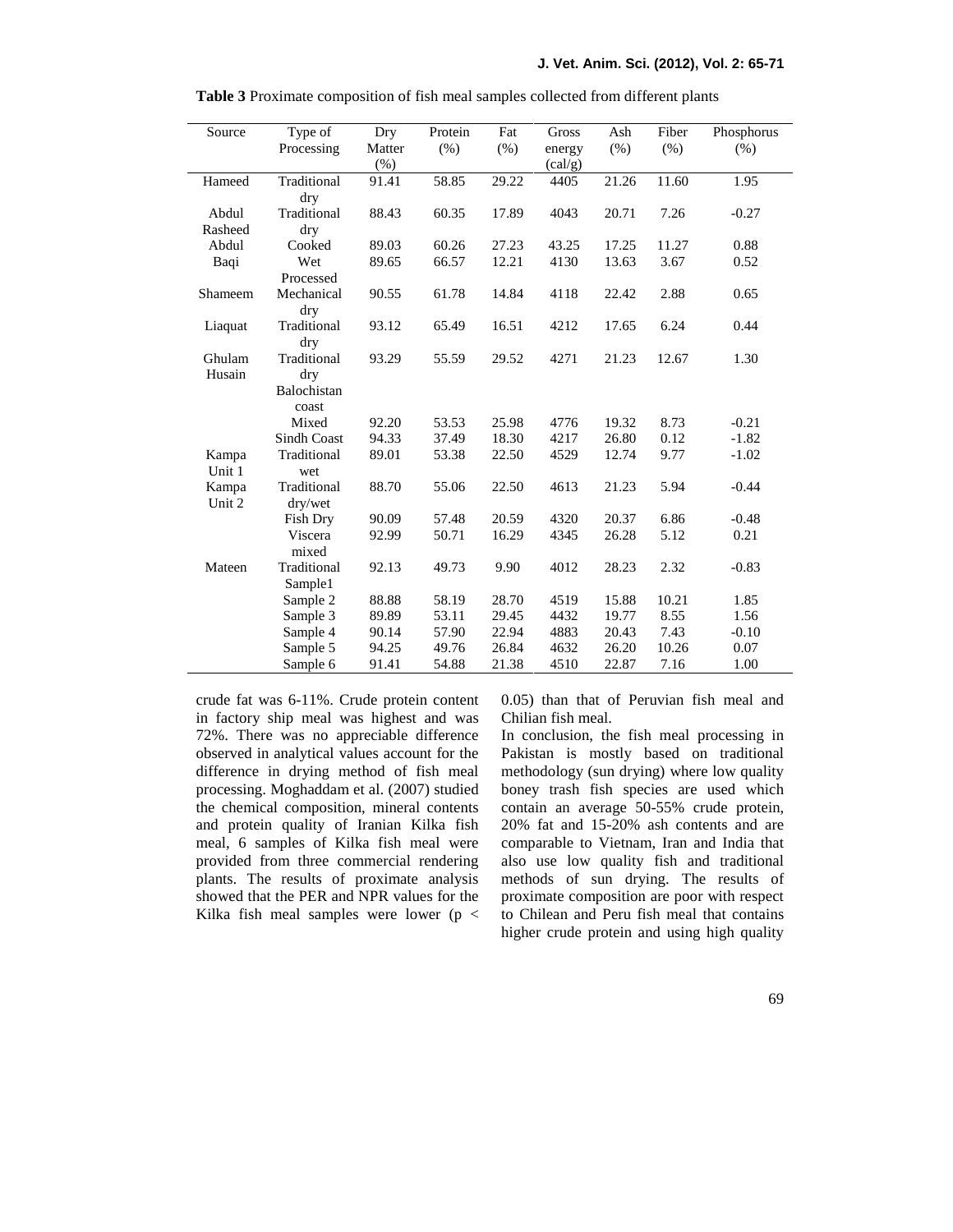fish. A few plants that have high tech equipments are using good quality fish and producing high quality fish meal containing >70% protein and export their product to the European countries.

### **REFERENCES**

- Aberoumand, A. 2010. A research work on chemical composition and quality of some fishes meals in Iran. *World Journal of Fisheries and Marine Sciences*, 2: 505-507.
- AOAC. 2006. Official Methods of Analysis. Association of O cial Analytical Chemists International. 18th. Ed., Arlington, USA.
- Ariyawansa, S. 2000. The Evaluation of Functional Properties of Fish Meal. Viewed(http://www.unuftp.is/static/ fellows/document/sujeewa3.pdf).
- FAO. 2007. Study and analysis of feeds and fertilizers for sustainable aquaculture development. FAO Fisheries Technical Paper. No. 497. Rome, pp: 510.
- Giri, S. S., S. K. Sahoo, and S. N. Mohantay. 2010. Replacement of by-catch fishmeal with dried chicken viscera meal in extruded feeds: effect on growth, nutrient utilization and carcass composition of catfish *Clarias batrachus* (Linn.) fingerlings. *Aquaculture International,* 18: 539- 544.
- Hardy, R. W. 1990. Northwest fisheries center Seattle. Washington, specification for marine by products for aquaculture, international by products conference, Alaska, pp: 109.
- Hardy, R. W. and T. Masumoto. 1990. Specifications for marine byproducts for aquaculture. *Proceedings International Conference of Fish By products.* Alaska Sea Grant College Program. Anchorage. AK, pp: 109- 120.
- Hardy, W. R. 2000. New Development in Aquaculture Feed Ingredients and Potential of Enzyme Supplements, In: Advances en Nutiriction Acuicola V. Memorias del V symposium International de Nutriction Acucola, Cruz-Suarez, L.E, Ricque-Marine, M Tapia- Salazar, M.A.Y. Olvera-Novoa and R. Civera-Cereceb (Eds.). Merida, Yucatain, Mexico, pp: 216-226.
- Jun-ichi, N., M. Yokoyama, R. C. Diaz, J. M. Ravest, and A. Nakazawa. 1991. Chemical evaluation of fishmeal and fish oil produced in Chile. *Bulletin of National Research Institute of Fish Science*, 3: 1-11,
- Kinh, L. V., H. T. Hoai, N. T. Yen, and D. K. Oanh. 2011. Chemical composition of various fish and fish meal as feed ingredient for pigs and poultry. Institute of Agricultural Sciences for Southern Vietnam, Japan.
- Khatoon, S., N. Q. Hanif, and N. Malik. 2006. Status of fish meal available for poultry rations in Pakistan. *Pakistan Veterinary Journal*, 26: 97-98.
- Miles, R. D. and F. A. Chapman. 2006. Benefits of Fish meal Incorporated into Fish Diets, FA122 May 2006.
- Moghaddam, H. N., Mesgaran, M. D., Najafabadi, H. J. and Najafabadi, R. J. 2007. Determination of chemical composition, mineral contents, and protein quality of Iranian Kilka fish meal. *International Journal of Poultry Sciences,* 6: 354-361.
- Oliva, T. A. and P. Goncalves. 2001. Partial replacement of fish meal by berewers yeast (*Saccaromyces cerevisiae*) in diets for sea bass (*Dicentrachus labax*) juveniles. *Aquaculture*, 202: 269-278.
- A. G. J. 2007. Meeting the feed supply challenges of aquaculture. Paper presented at the FAO